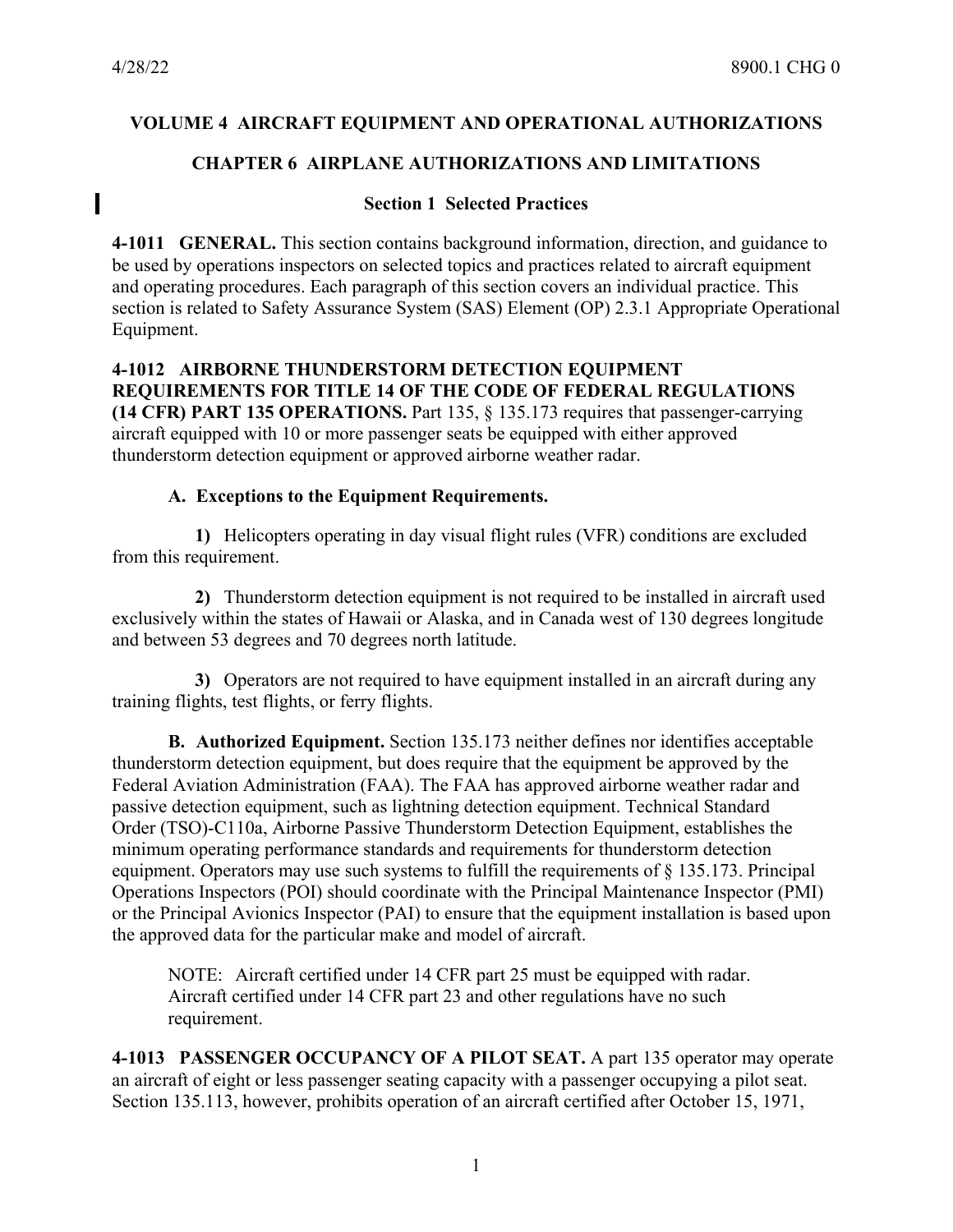with a passenger seating capacity of more than eight seats with a passenger occupying a pilot seat.

**A. Aircraft Type Certificated (TC) After October 15, 1971.** Section 135.113 states that no certificate holder may operate an aircraft that was TC'd after October 15, 1971, with a passenger seating configuration of more than eight seats excluding the pilot seat, with anyone occupying a pilot seat except the following:

- The pilot in command (PIC),
- The second in command (SIC),
- A company check airman,
- An authorized representative of the Administrator,
- An authorized representative of the National Transportation Safety Board (NTSB), and/or
- An authorized representative of the United States Postal Service.

**B. Aircraft Certificated On or Before October 15, 1971.** Operation with a passenger in a second pilot seat was not prohibited until the implementation of § 135.113. Certificate holders may operate aircraft that were originally certificated on or before October 15, 1971, with eight or more passenger seats with a passenger occupying a pilot seat. Operators and inspectors should be aware that § 135.115 prohibits a PIC from allowing anyone to manipulate the controls except the following:

- A pilot employed by the operator and qualified in the aircraft; or
- An authorized safety representative of the Administrator who has the permission of the PIC, is qualified in the aircraft, and checks flight operations.

# **4-1014 FLIGHT MANAGEMENT SYSTEM (FMS) SET UP AND APPROACH**

**BRIEFING.** This paragraph shall provide guidance for POIs to ensure their operators understand the importance of setting up flight management computers (FMC) correctly to include the consequences of possible vertical guidance misrepresentation with route discontinuities. This paragraph shall also advise POIs to ensure their operators have procedures in place for re-briefing an approach should any changes occur.

**A. Background.** The flightcrew of an accident failed to properly configure and verify the FMC for the profile approach. The FMC did not capture the vertical profile, most likely due to the route discontinuity. It is important to note, when conducting an approach with a vertical descent profile, any improper waypoints or route discontinuities could disrupt that Vertical Path (VPATH) and present misleading information. The pilot flying (PF) did not ask the pilot monitoring (PM) to verify that the flight plan was properly sequenced for the approach. Additionally, when the PF changed the method of descent from profile to Vertical Speed (VS) mode, the PM was not briefed on this change; as a result the PM was unprepared for a VS descent due to reduced situational awareness. It is critical to flight safety that consistent FAA-approved training, along with regular FAA surveillance of the training, in combination with the review and evaluation of fundamental procedures, be completed.